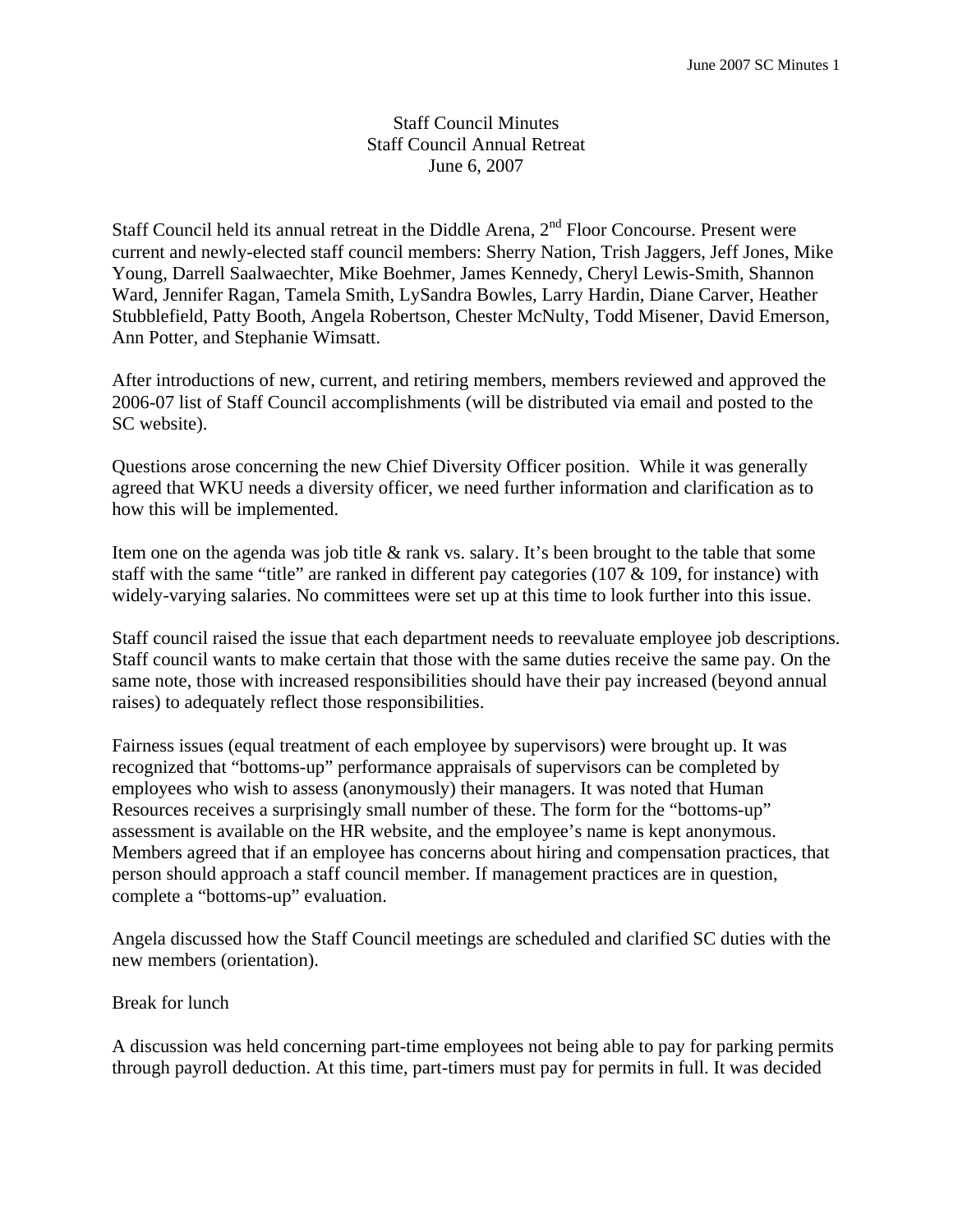that since part-timers are employed "at-will," with no guaranteed salary, payroll deduction cannot be used to pay for permits.

SC discussed the degree incentive policy and how it had not been reviewed. A committee was formed so that SC may look at other benchmark institutions 'Degree Incentive Policy'. Members willing to serve on the Degree Incentive Committee: Shannon Ward, Sherry Nation, Lysandra Bowles, James Kennedy, David Emerson, & Todd Misener.

Committee assignments were revisited and the following agreed to:

Parking & Transportation Committee: Diane Carver

Ombudsperson Committee: Angela Robertson, Trish Jaggers, Mike Young, and Cheryl Lewis-Smith. The Ombudsperson committee will look into such issues as whether this will be a salaried position or volunteer and whether one person or several will be needed. Goal: complete research and submit a proposal to the Administrative Council by this fall (2007).

Wellness Committee (promotes wellness activities for WKU Staff (and faculty) such as Healthy/Colorful Choices, Poker Walk, and the Health Fair: Todd Misener staying on. Darrell Saalwaechter new member.

Staff Mentoring Committee: It was discussed that the staff mentoring program is not really utilized and thus needs reevaluating. Jennifer Ragan volunteered to serve on this committee and to evaluate Staff Mentoring effectiveness.

Campus Master Planning Committee: Chester recommended we allow Sharon Hartz to continue to serve on this committee. All agreed.

SC raised the question of whether staff who are serving on campus committees (such as Benefits, Parking & Transportation, Budget) report to SC. Another question raised was whether the committee member should be on Staff Council or chosen by Staff Council. The decision was made to update SC policy with regard to committee assignment. SC should appoint/approve staff members of campus committees with staff representation.

Medical Leave Bank Committee: those who serve on this committee indicated that they wish to remain. (Persons requesting time from the MLBC remain anonymous to the committee members. For obvious reasons, the serving MLBC members wish to remain anonymous so as to insure no interference/favoritism in the decision-making process.)

Staff Leadership Committee: Jennifer Ragan, Stephanie Wimsatt, James Kennedy (chair).

Spirit of WKU Committee: Cheryl Lewis-Smith.

Staff Excellence Award Committee: Angela Robertson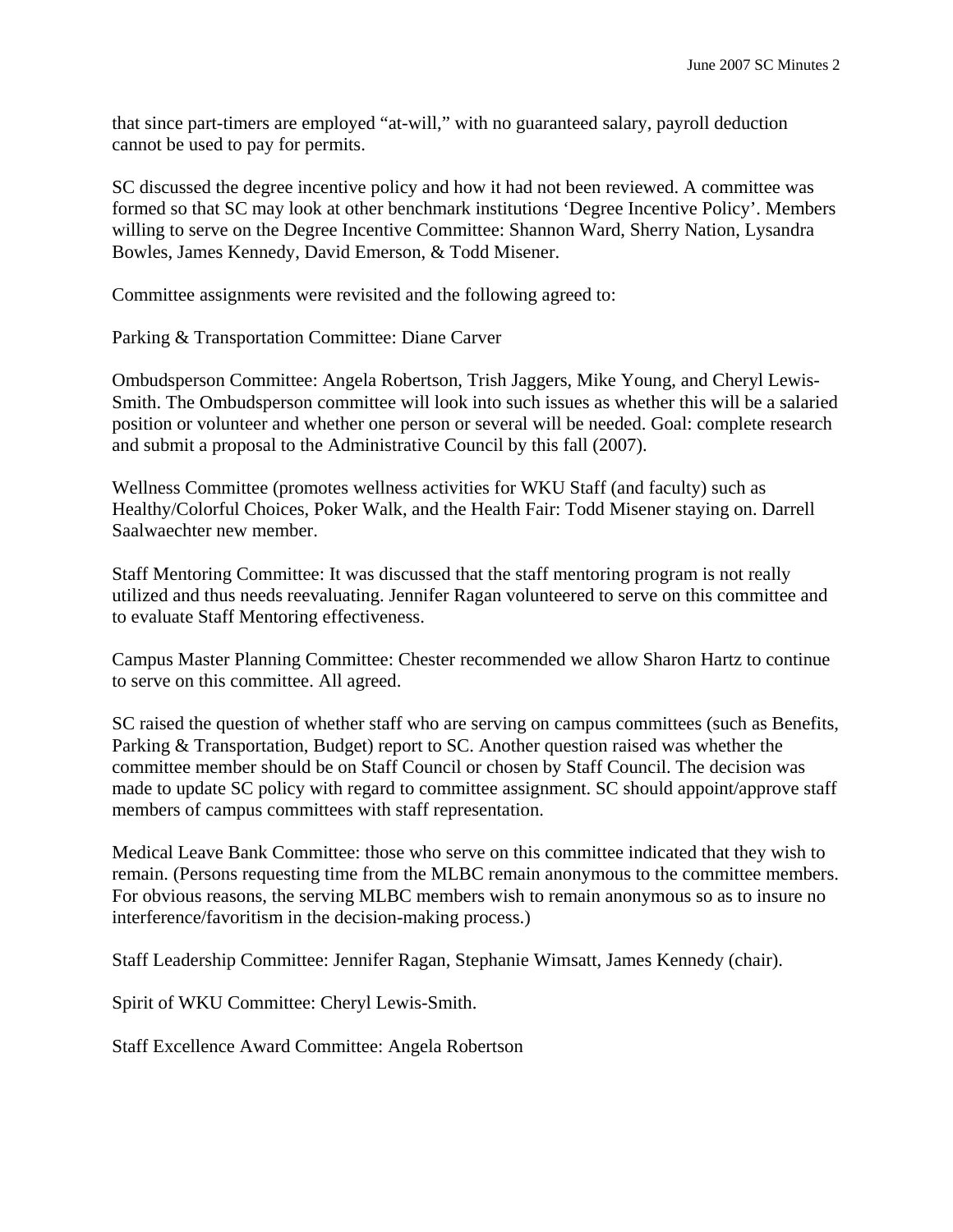Also discussed was the "passing of the torch" now that Patty Booth, SC's key "Scooter Recruiter," was leaving SC. (Scooter Davis is the radio personality who deejays for each SC Fall Break Brunch.) A unanimous decision was made to tag Angela Robertson the new "Scooter Recruiter."

It was mentioned that WKU Staff Councils' member's official shirts are in a pretty sorry state, having been handed down again and again. Perhaps better quality shirts should be ordered; each SC member said that they'd be willing to contribute personal funds toward a more professional shirt—such as a polo or button-down. Jennifer Ragan will look into her shirt supplier and report at the next SC meeting.

Guest Gene Tice offered greetings to the new SC members.

Tony Glisson discussed the proposed Bereavement Policy and how bereavement is currently handled (utilization of vacation/sick time when an employee must miss due to a death in the family). Angela will draft a proposal of our ideas and forward to Tony.

The issue was brought up that smoking urns remain in non-smoking areas, thus encouraging smokers to congregate around the urns. Dr. Tice said that he would speak with Tom Riley about removing/moving those urns. Countless hours have gone into implementing the smoke-free zones and Staff Council wants each WKU staffer to know that we appreciate your support in keeping these areas smoke-free for the benefit of all (staff, faculty, and students).

Years of Service Awards: Jeff Jones asked Tony Glisson about plans for employee merit recognition (5-year, 10-year, and so on, awards). Tony assured SC that it is still on the agenda, but there's always the issue of funding . . .

Concerns were raised about WKU Policy accessibility. It is available on the HR website but is notably difficult to find/navigate. A site-specific search engine was discussed. The new "Portal" may solve this problem when it is rolled out (soon).

The new buildings on campus will result in a checkerboard-style moving about of staff as they are migrated from Tate Page Hall to Grise Hall and into the new Tate Page Hall. Questioned was the cost of this multi-movement of persons. South Campus construction, it was noted, will be completed this fall with, thankfully, no loss in parking.

We've grown by 5,000 students and we need more support. Dr. Tice agreed that with this additional student growth we need to have further conversations about the replacement practices in Facilities Management—particularly Zone Techs and Shop Specialists.

Also noted was the absence of staffers at many programs and sessions offered on campus. Glisson and Tice both agreed that we need the support of directors and supervisors in encouraging employee attendance at these informational and training sessions. They proposed sending a letter/memo to supervisors to this effect. Also agreed upon is that we need better training programs and are open to suggestions from staffers and supers as to the type and length of classes from which employees might benefit by attending.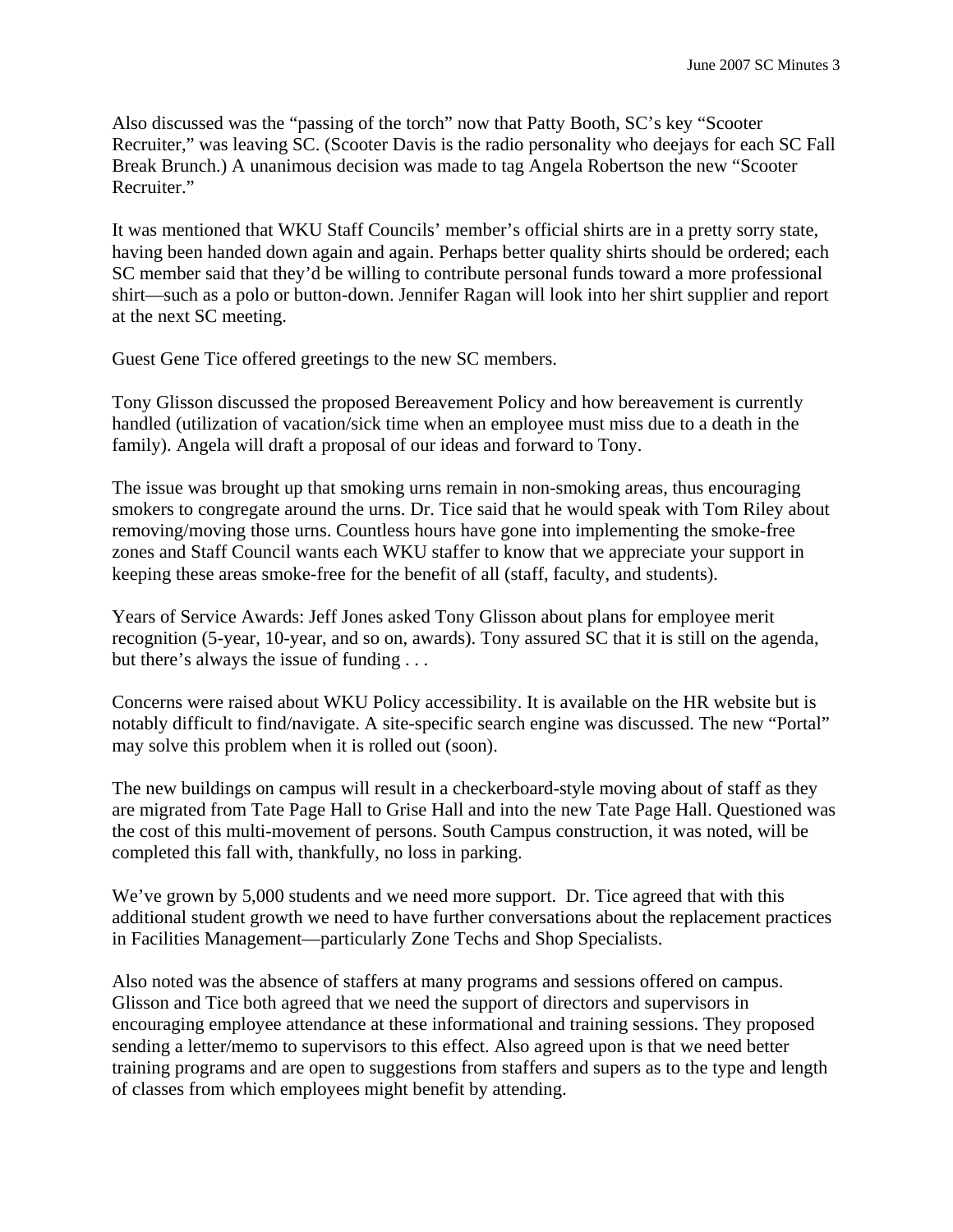Pre-Virginia-Tech: The Emergency Crisis Management Committee has worked the last two years researching the crisis needs of this campus and gives Dr. Tice a letter of what is needed. Most needed? An expanded police department, but we need \$\$\$ to accomplish this—money that is not currently available

Staff Council appreciates the information made available by the WKU Police Department, Tony Glisson, and Dr. Gene Tice.

At the close of the retreat, elections were held to determine officers: Angela Robertson will remain Chair of SC; James Kennedy is our new Webmaster (many thanks to Jeff Jones for his past contributions); Todd Misener is Treasurer; Trish Jaggers is Secretary.

Dates and hosts for the upcoming year's meetings were decided. These dates/locations will be posted on the SC website.

Finally, the issue of the "missing FM" representative: Several staffers expressed confusion to SC and didn't know that BSAs could run for this position. SC voted to hold a special election to fill this vacancy so that the skilled maintenance chair doesn't remain open for another year. The elected person will serve a two-year term. The election day was set for July  $10^{th}$ . Volunteers agreed to man the post at the loading dock to assist anyone needing help with online voting.

Minutes recorded by Trish Jaggers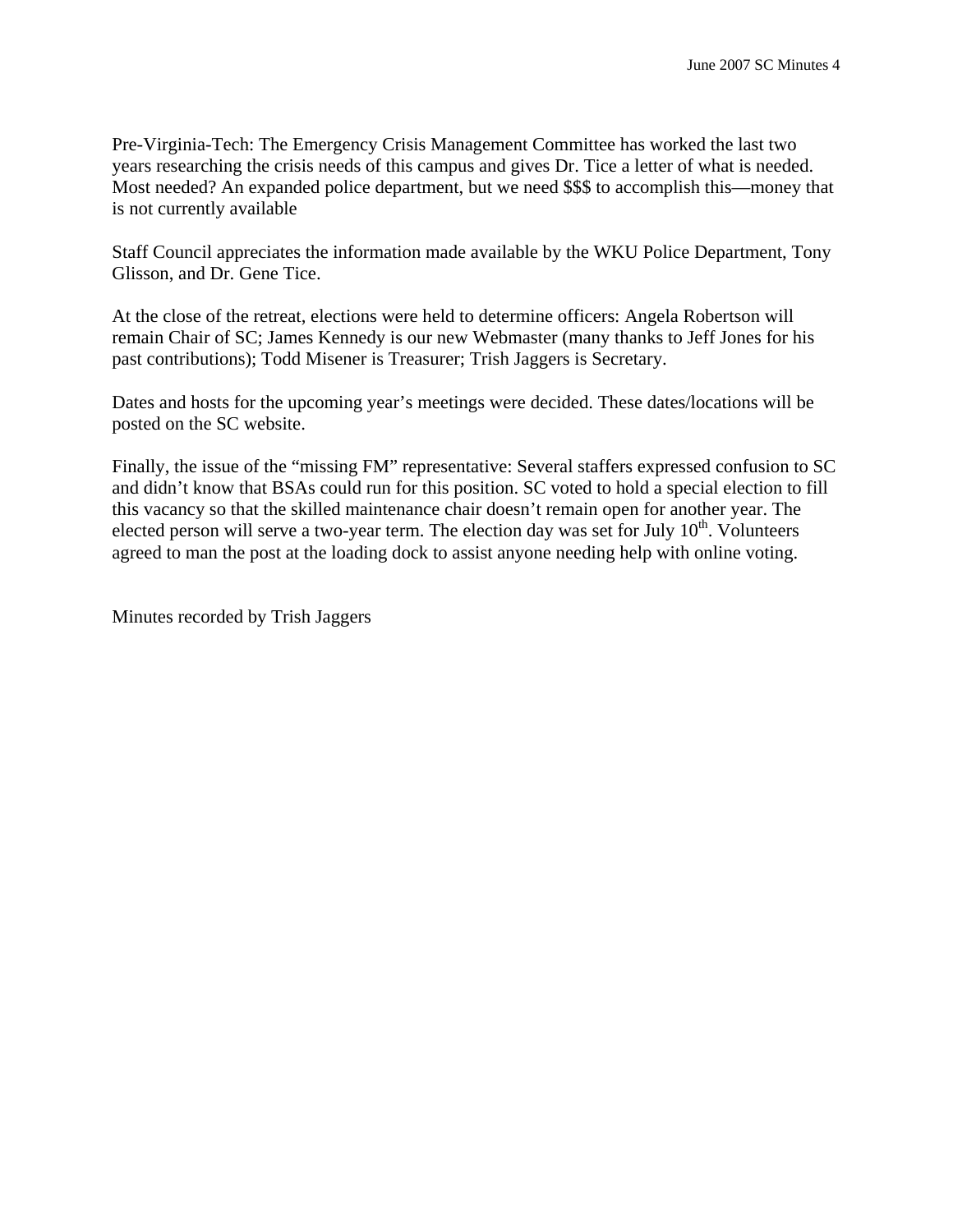#### **WESTERN KENTUCKY UNIVERSITY STAFF COUNCIL MINUTES AUGUST 8, 2007**

The WKU Staff Council met on August 8, 2007 at the Preston Center. Those present were Angela Robertson, Chester McNulty, James Kennedy, Todd Misener, Jennifer Ragan, Stephanie Wimsatt, Diane Carver, Sherry Nation, Mike Young, Darrel Saalwaechter, Shannon Ward, and Tex Currington. Those not present were Trish Jaggers, Cheryl Lewis-Smith, Tamela Smith and Larry Hardin.

Trish Jaggers, Secretary, has been ill so a new secretary Diane Carver was elected until she is able to resume her duties. The June and July minutes will be posted on the Staff Council Web Site.

Mike Young talked about the Intellectual Property Committee. This committee reviews requests from employees to sponsor ideas or products and get them patented. There are several people on the committee but few are staff. He would like to see if a staff council member could participate in this committee. The SC agreed to let Mike Young investigate this matter further.

The Ombudsman Committee has met and are drawing up a policy to present later.

The Cellular Phone Committee has met several times and have reviewed several bench mark institutions and schools in Kentucky cellular policies. This committee is trying to determine a method of reimbursement to employees who use personal cell phones to conduct business matters. This will hopefully eliminate the problem of carrying two cell phones. A policy will be written up and brought to the SC later.

Jennifer Ragan reported that a vendor can supply polo style shirts for \$20.00. James Kennedy stated he would work on a logo. The members agreed that the shirt should be white.

Diane Carver will create the Fall Break Brunch brochure and mail it out 3 weeks prior to the event. Angela stated that she has contacted Scooter Davis to dj the event, but has not yet received a confirmation. Each SC member will need solicit door prizes for the Fall Brunch. A table will be set up outside of DUC Fresh Food Company to take the registration form. Everyone needs to turn in a registration form in order to give an accurate count to Dining Services. It was suggested that instead of a dance competition to have something similar to Singing Bee. Please email [staff.council@wku.edu](mailto:staff.council@wku.edu) for your opinion.

The Staff Leadership Program brochure should be mailed out soon. The nominees will be picked by the end of August. James Kennedy will go to the first meeting of the Staff Leadership Program and discuss the Staff Council role.

A recommendation that employees who leave and then come back to Western after a year be allowed to count their years of service toward their vacation accrual. The employees who made this recommendation would like to talk before the Staff Council. It was agreed that they could do so at the next meeting.

Todd Misener was elected to be the Staff Council representative on the Budget Committee.

Angela Robertson requested that SC members rotate in attending the University Senate meetings.

The issue concerning temporary employment of workers who were told during the interview that the job would become permanent in the future was discussed. It was also stated that the on-line web application is not very clear concerning benefits to temporary positions. This issue was not resolved at this time.

Child care for WKU employees was discussed and the SC stated that we are in favor of this issue. It was suggested that the day care at Jones-Jaggers be expanded. No resolution was made at this time.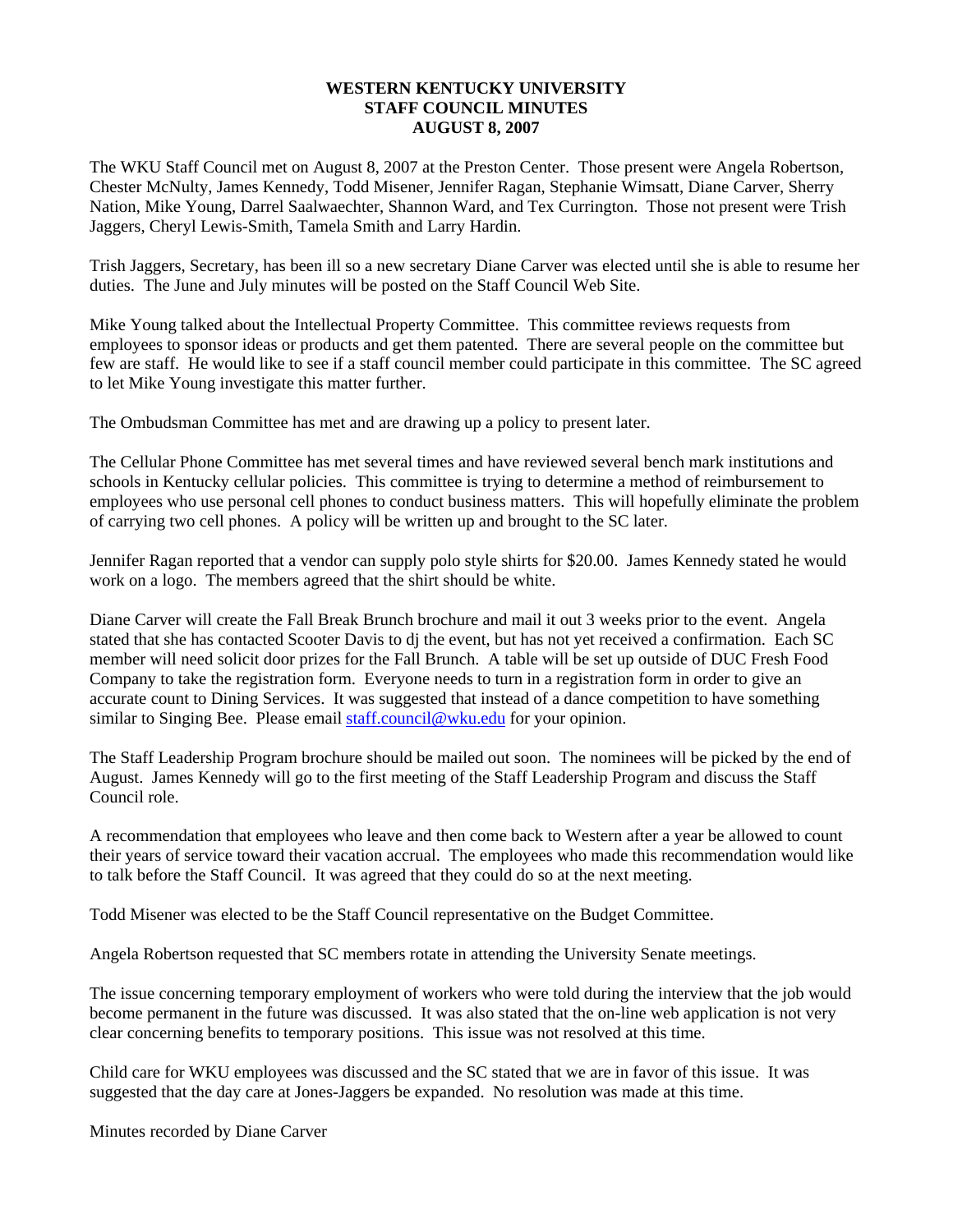#### **WESTERN KENTUCKY UNIVERSITY STAFF COUNCIL MINUTES SEPTEMBER 5, 2007**

The WKU Staff Council met on September 5, 2007 at Diddle Arena. Those present were Diane Carver, Tex Currington, Larry Hardin, Trish Jaggers, James Kennedy, Cheryl Lewis-Smith, Chester McNulty, Todd Misener, Sherry Nation, Jennifer Ragan, Angela Robertson, Darrel Saalwaechter, Tamela Smith, Shannon Ward, Stephanie Wimsatt and Mike Young.

Group and individual pictures were taken to be placed on the Staff Council Web page.

The Staff Council Constitution and By-Laws were reviewed and revised. Angela Robertson will type the revisions and present at the next meeting for approval.

Angela Robertson reported that a Herald reporter has been assigned to the staff council and may attend or contact the members at times during the year.

The cigarette receptacles have not all been taken up in the undesignated smoking areas. Chester McNulty stated he would get in contact with someone to take care of this issue. All smoking urns have been placed in the designated smoking areas.

The Fall Break Brunch was discussed. Angela is trying to get in touch with Scooter Davis to m.c. the event. Chester stated that he is scheduling the number of tables, chairs and stage. It was decided to keep the dance contest again due to time restriction. Everyone attending the event with a WKU staff id card will receive a ticket with a number at the front of the door. The ticket will then be taken up inside the door to use for door prize drawings. Each winner has to be present to win. The tickets will also be used to determine the number of meals. Members volunteered for retrieving door prizes for the event from various organizations and companies. The brochures will be mailed out two weeks prior to the event.

The staff council will order polo shirts with a logo on the front. The shirt will be worn at all Staff Council events. Jennifer Ragan and Diane Carver are working on ordering the shirts to be here before the Fall Brunch.

A draft of the Proposed Modification to HR Policy #60-140—Leave for Death in Immediate Family was sent to Angela from Human Resources. The draft was reviewed and a couple of suggestions were made. Angela will make these modifications and send back to HR.

Other items were on the agenda, but due to time will be brought up next month.

The next meeting will be at MMTH on October 3, 2007.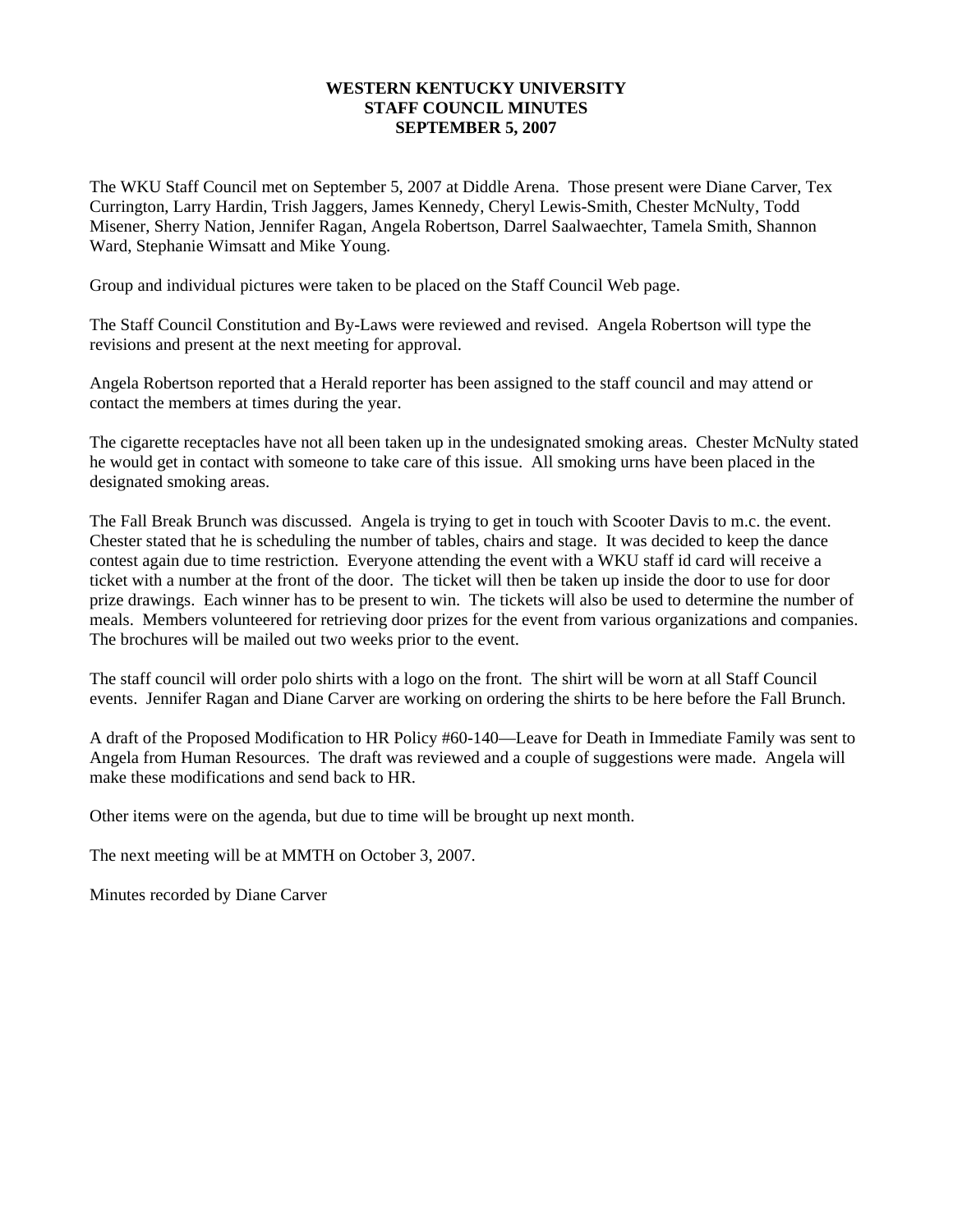# Staff Council Minutes Wednesday, October 3, 2007 Recorded by Trish Lindsey Jaggers, Secretary

The WKU Staff Council met in the conference room of The School of Broadcasting & Journalism. Present were: Diane Carver, Angela Robertson, Sherry Nation, Jennifer Ragan, Darrell Saalwaechter, Larry (Tex) Currington, Cheryl Lewis-Smith, Chester McNulty, Shannon Ward, Todd Misener, James Kennedy, Trish Jaggers, Tamela M. Smith, Stephanie Wimsatt, and Mike Young.

First on the agenda was the continuing issue of smoking area reinforcement. Greg Fear from Facilities met with SC concerning the smoking and nonsmoking areas on campus. He was concerned, as well as SC, about the increase of cigarette butts on the ground for the cleaning crew to pick up where there are no receptacles. Removing (or moving too far away) ash receptacles just encourages smokers to throw lighted butts on the ground—and in many cases have caused mulch fires. SC agreed that many campus persons misunderstand the presence of ash receptacles in non-smoking areas even though the signage is clear. SC feels that we need to (re)educate the campus about the designated smoking areas—beginning with the freshmen.

We discussed the newly-formed Diversity Enhancement Committee. Dr. Richard Miller, Associate Vice President for Academic Affairs and Chief Diversity Officer (CDO), established the Diversity Enhancement Committee with a broad membership, including staff, faculty, students, and the community. This committee will meet quarterly, but may meet more frequently during the early stages. Angela Robertson has been appointed to this committee. SC has invited Dr. Richard Miller to our next SC meeting.

SGA requested student worker representation on staff council. SC discussed the differences with regard to staff and student assistants. Student assistants are valued members of the work force here at WKU, but the issues of benefits, paid leave, etc. are different for staff and student assistants. A vote was taken, and it was agreed that students should form their own council, one that better represents them and the unique issues they face, and they should seek support of the SGA for guidance. SC does want to work with SGA on concerns and issues that affect both student employees and staff.

SGA also asked for SC support in a walkout to protest state budget cuts. SC understands the spirit and courage SGA has to get the attention of the state. SC does not feel that a walkout is the correct action to take.

Two employees were invited to address SC with a question concerning accrual vacation time/reemployment that they had emailed to SC: Should a voluntary interruption in service occur, why does WKU's policy penalize employees by removing seniority and resetting vacation time accrual to that of new-hires after a year? SC weighed the pros and cons of this policy (which currently re-instates employees at severance accrual rates if they return to WKU within one year of voluntary severance). It was proposed to SC that there would be no cost to WKU to change this policy; however, SC determined that such a policy change would indeed cost WKU. It was also proposed to be an added benefit (incentive) to employees and increase staff loyalty to the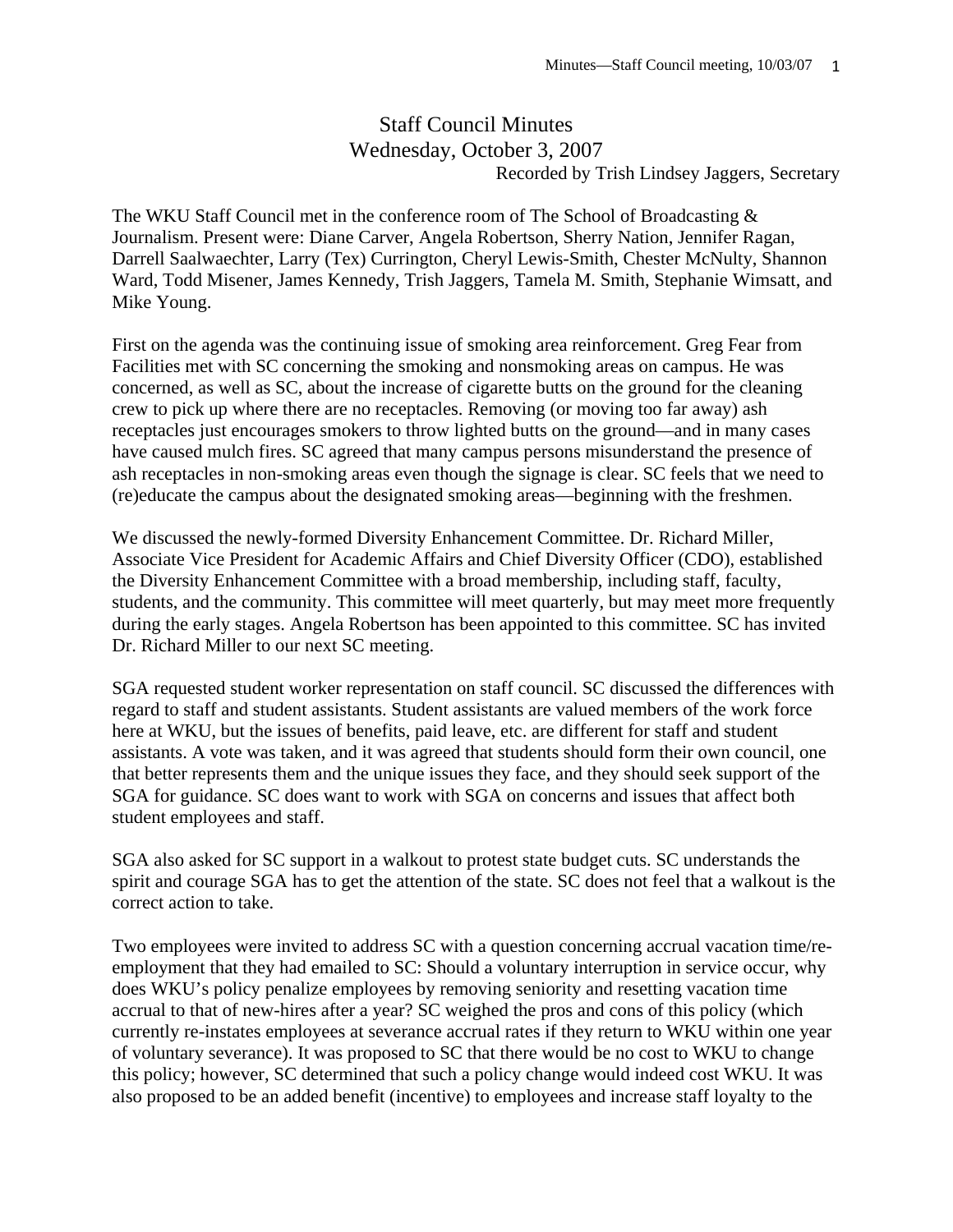university. Currently, staffers who leave WKU but return to WKU after one year (or more) separation find that when they return, they return to "entry-level" accrual of vacation time. SC agreed that vacation accrual increases belong to those who've remained with WKU without a significant interruption. SC has visited this issue in the past and after much discussion, SC decided not to pursue any changes in policy at that time. SC maintains its previous decision.

Several committee vacancies were filled: two SC members will serve on the Parking and Transportation Appeals Committee. Two additional SC persons volunteered to serve on the medical leave committee. Persons serving on these two committees must remain anonymous to maintain the integrity of the committees' purpose.

Facilities Management asked SC to support their request for funds to be allocated for a new position (training coordinator) from the Budget Council. It was noted by a member that positions are being vacated and not being filled. Thus, the funds remain in that budget, and the work is reallocated to remaining employees. SC feels that, though this is a valid issue, this body (SC) cannot support the position at this time.

Time off for employees to donate blood: This item has been brought to the SC previously. SC supports this community-beneficial activity and WKU's participation in it. SC encourages managers and supervisors to allow employees time to donate blood.

The Cellular Committee will reconvene now that the fall semester startup is past.

SC discussed the president's F/S Ombudsperson proposal and identified several concerns. SC would like to make recommendations that would benefit all—faculty, staff, and WKU's mission. Angela Robertson has requested a meeting with the president for further review of the position.

Member James Kennedy gave us a demonstration of the newly-revamped WKU Staff Council web site (<http://www.wku.edu/staffcouncil>). Thanks to James, the site has a brand-new look and should be user-friendly. SC invites your comments and questions.

Finalizations of plans and last minute details were addressed for tomorrow's Staff Fall Break Brunch, 2007.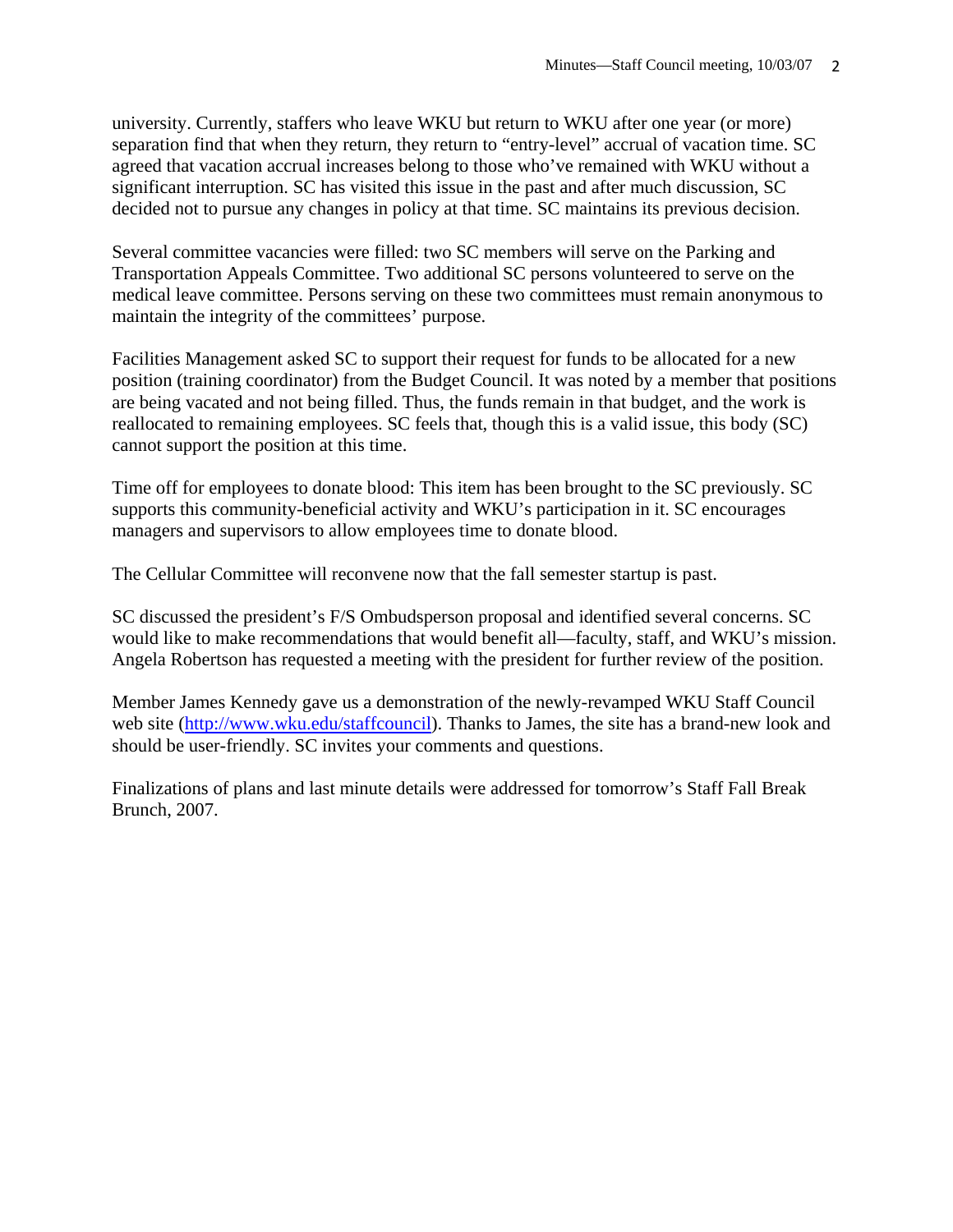#### **WESTERN KENTUCKY UNIVERSITY STAFF COUNCIL MINUTES NOVEMBER 7, 2007**

The WKU Staff Council met on November 7, 2007 at MMTH 219. Those present were Diane Carver, Tex Currington, Larry Hardin, James Kennedy, Cheryl Lewis-Smith, Chester McNulty, Todd Misener, Jennifer Ragan, Angela Robertson, Darrel Saalwaechter, Tamela Smith, Stephanie Wimsatt and Mike Young. Those not present were Sherry Nation, Trish Jaggers, and Shannon Ward.

Dr. Richard Miller, Chief Diversity Officer met with the Staff Council. He discussed the role of the Chief Diversity Officer. A Diversity Enhancement Committee has been established. He stated that WKU needs to go beyond a race based plan that will affect faculty, staff and students.

Dr. Richard Greer, Faculty/Staff Ombudsperson met with the Staff Council. He mentioned that he had met with Tamela Smith, Staff Regent earlier. He wants to find out how this position came to be and how we see this position should function. Angela Robertson will email him a description of what we see this position's responsibilities should be. He stated he will officially begin on January 1, 2008 and the position will be evaluated at the end of the spring 2008 semester. He said he would like to have two offices one at the top of the hill and another at the bottom. He would also like to publicize the times he would be available. We suggested that he attend department meetings and introduce himself and state how he can be of assistance. Any department that would like Dr. Greer to attend their next department meeting contact him at richard.greer@wku.edu.

Doug Newton, Employee Wellness Program Manager met with the Staff Council. He asked that we support the following two-part wellness benefit proposal: The first part is to increase the budget for the Employee Wellness Program so as to be able to hire new personnel, such as a nutritionist and program coordinator, and provide more programming. The second part is providing a free membership to the Preston Center for all full-time benefits-eligible employees. He stated that there is a surplus in the health plan, which could help offset the costs associated with this proposal. He would also like to see the wellness proposal funded as its own line item in the Health Plan budget, so that funding for this wellness benefit could be sustained. The Staff Council voted to support these initiatives as long as this did not increase the cost of health insurance for the employee.

The issue of allowing KTRS to count more than 6 months of sick leave toward retirement was brought to the Staff Council. It was stated that KERS can count an unlimited number of sick leave toward retirement. Western has to pay the six months leave toward retirement for both, but the state picks up the additional time for KERS, but not for KTRS. The Staff Council did not feel they could support this issue, due to this being a state regulation.

It was stated that the cost of food for the Fall Brunch was approximately the same amount as last year, even though we had more people, due to the accurate accounting of people attending. Angela Robertson received an email concerning not allowing student workers to participate. The Staff Council Fall Brunch was always meant for staff only. It was just that this year we kept better track of who was attending.

The issue of management harassment was brought to the Staff Council. Temporary employment issues were also discussed. It was decided that these would be an appropriate issue for the ombudsperson.

The Staff Council agreed to elect Diane Carver Secretary, due to Trish Jaggers earlier illness and other commitments.

The next meeting will be at MMTH 219 on December 5, 2007.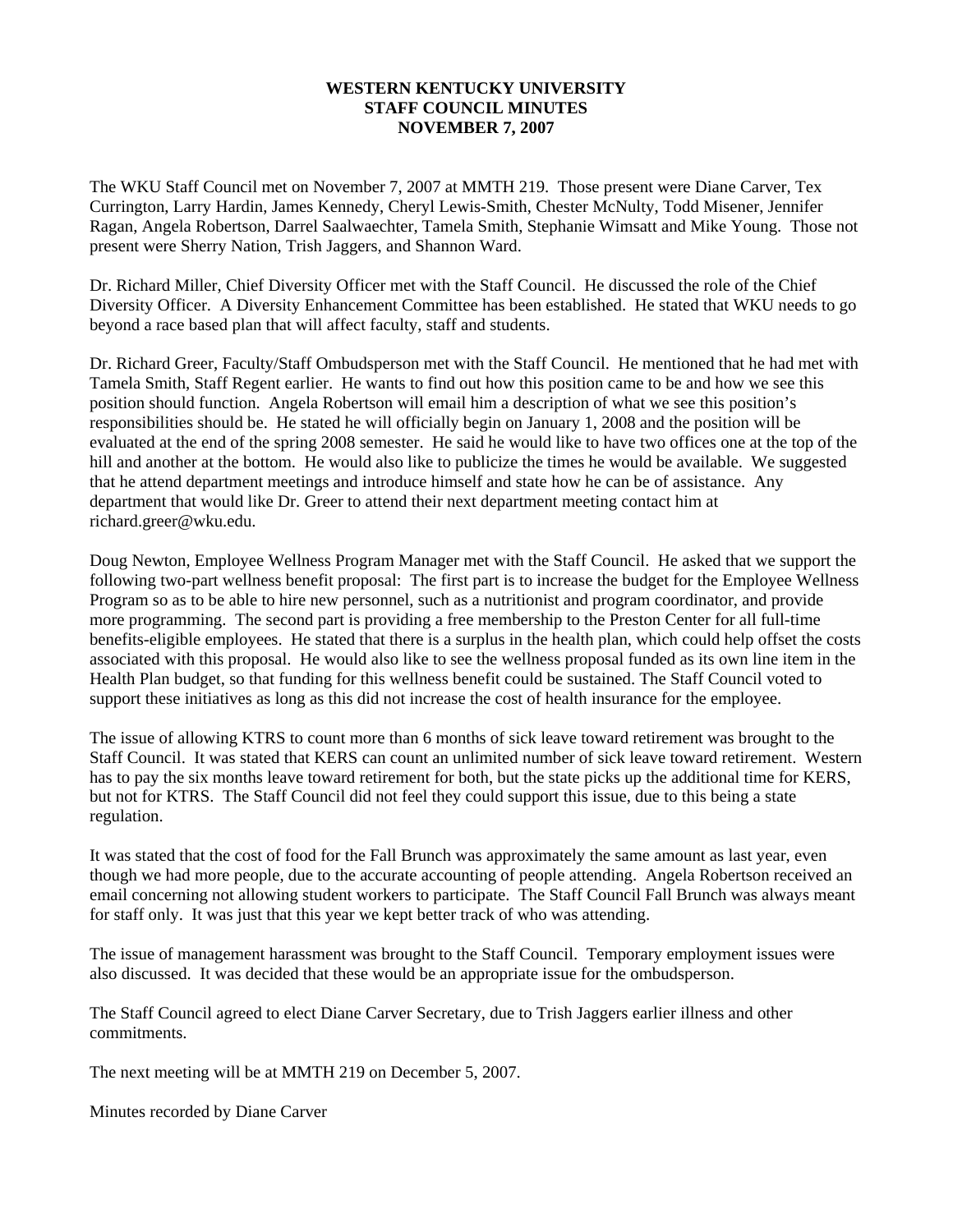#### **WESTERN KENTUCKY UNIVERSITY STAFF COUNCIL MINUTES DECEMBER 5, 2007**

The WKU Staff Council met on December 5, 2007 at MMTH 219. Those present were Diane Carver, Tex Currington, Larry Hardin, Trish Jaggers, James Kennedy, Cheryl Lewis-Smith, Chester McNulty, Todd Misener, Sherry Nation, Jennifer Ragan, Angela Robertson, Darrel Saalwaechter, Tamela Smith, Shannon Ward, Stephanie Wimsatt and Mike Young.

The issue of WKU Voice was addressed by Angela Robertson. She has received several complaints concerning people using the Voice in a way that was not intended. Not only are issues brought up that do not relate to WKU, facts are misconstrued or misrepresented in a way that may be misleading to staff and faculty currently subscribed to the Voice. We believe that guidelines need to be put in place to monitor the Voice. Angela Robertson and James Kennedy will set up a meeting with Dr. Kirchmeyer to discuss a possible change in policy.

Todd Misener addressed questions and concerns that have come from various people on campus regarding the Wellness benefit proposal. He clarified that it is a health care cost containment strategy and that the proposed source of funding would NOT tap into the Health Insurance Reserve Fund. Rather, it is being proposed as an additional benefit to WKU employees that would be paid for by WKU, not the individual employees. The first part of the proposal is to increase the budget for the Employee Wellness Program so as to be able to hire new personnel, such as a nutritionist and program coordinator, and provide more health related programming and services to all employees. The second part is providing a free membership to the Preston Center for all full-time benefits-eligible employees. He stated that each part would be evaluated separately and that this proposal will be presented to the Benefits Committee in 2008.

Tamela Smith, Staff Regent, addressed the issue of Staffing. She has evaluated various positions on campus and how the enrollment growth has affected these positions. She believes several new positions need to be created to help with the work load. Angela Robertson suggested that we establish a committee to keep evaluating this issue regularly.

A concern was raised regarding a recent assault situation involving a BSA. It is understood that the BSA was instructed to contact her supervisor first before contacting campus police. WKU Campus Services and Facilities Associate Vice President, John Osborne, has provided clarification regarding the defined policy or protocol for emergency situations of this nature.

Tamela Smith stated that she has served on the review committee to interview candidates for the position of Director of Facilities Management. Three individuals have meet with the review committee. The committee provides input to the individuals who then make the final decision in the hiring process.

Cheryl Lewis-Smith brought up an item concerning the 2009 KRS Retirement Regulation. Some staff members are concerned about the overall impact to WKU based on potential mass exodus of qualifying individuals. It was mentioned that some universities are looking at ways to offset the difference of what 2009 qualifying retiree candidates would receive if they remained in their positions after January 2009. The line of thinking is that employees could remain a few more years without being penalized. Overall thinking is that this concept would be a great way to ensure continuity of institutional operations. The question was raised as to whether or not WKU has considered